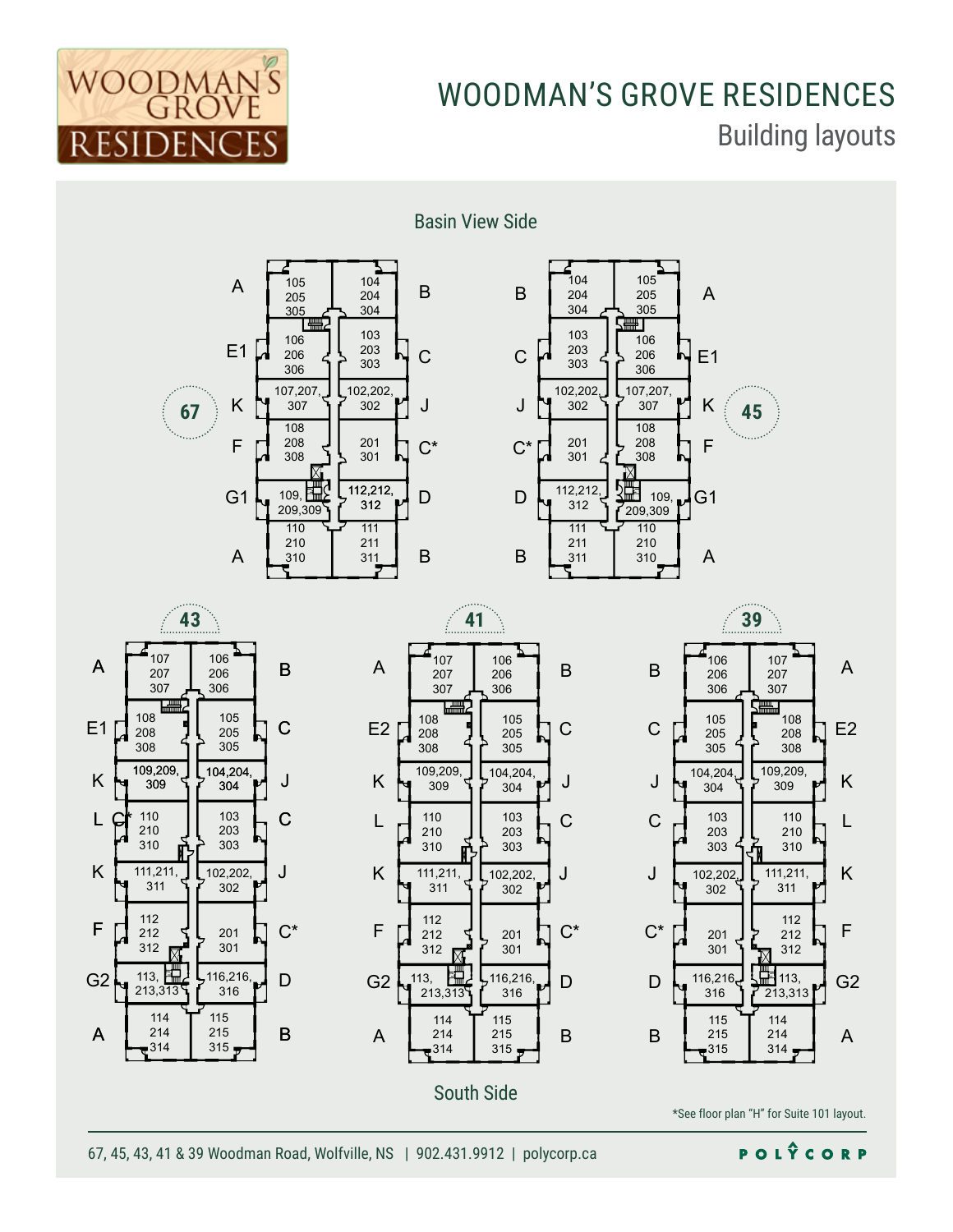

# 2 BEDROOM | DEN/FLEX

1,221 sf



#### **Features:**

Scale: 1/8" = 1'-0" Galley-style kitchen w/ breakfast bar 2 bedrooms Den/flex room 1 bathroom Large pantry 6 appliances, including in-suite laundry

Preliminary unit layout shown. Final plan may vary. Shower stall Soaker tub Laundry/storage room Linen storage Exterior deck

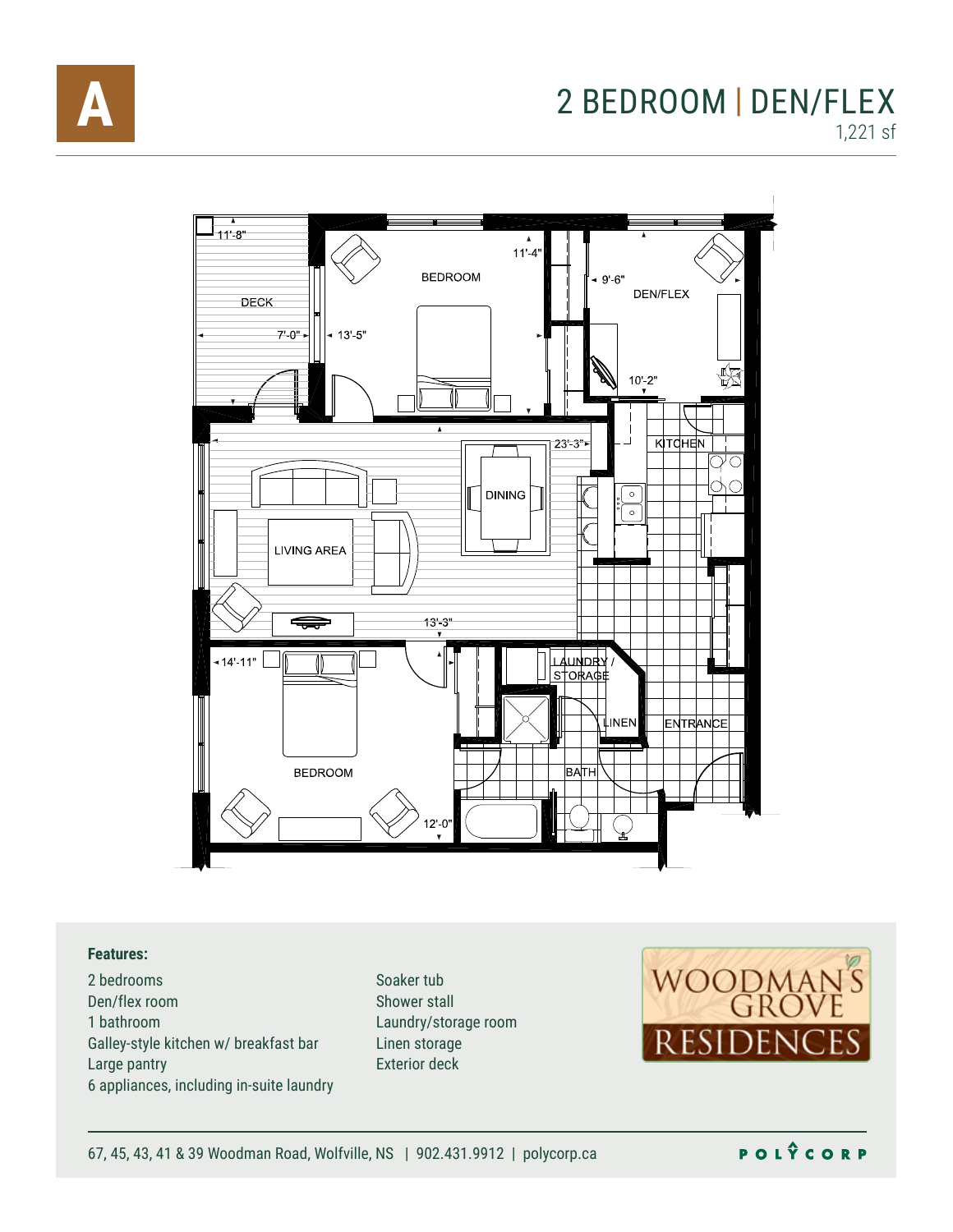

### 2 BEDROOM | DEN/FLEX 1,207 sf



#### **Features:**

Galley-style kitchen w/ breakfast bar<br>. 2 bedrooms Den/flex room 1 bathroom Large pantry 6 appliances, including in-suite laundry

Preliminary unit layout shown. Final plan may vary. Shower stall Soaker tub Laundry/storage room Linen storage Exterior deck

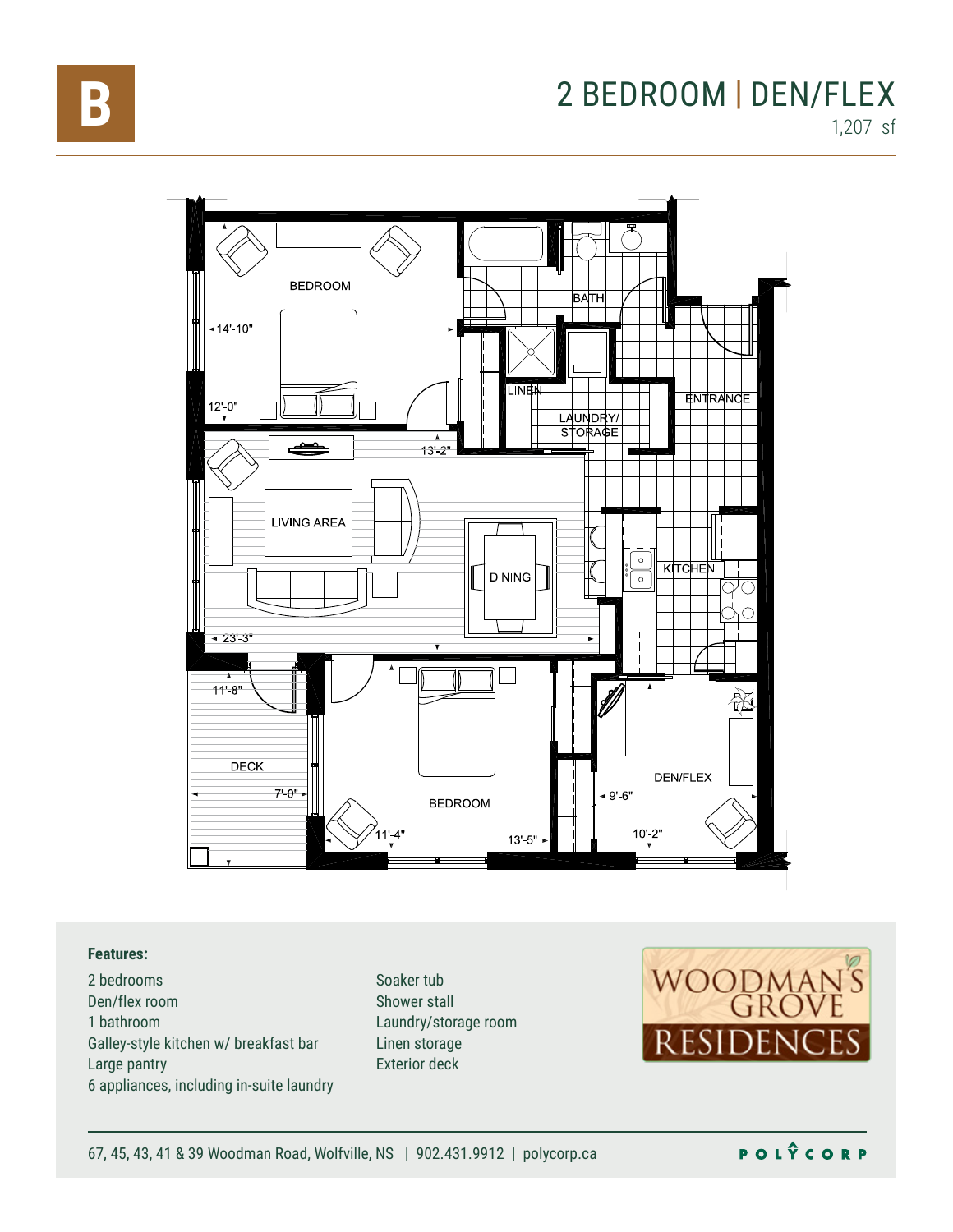



#### **Features:**

2 bedrooms Walk-in closet Den/flex room 2 bathrooms, including ensuite Galley kitchen w/ breakfast bar 2 large pantries 6 appliances, including in-suite laundry

Preliminary unit layout shown. Final plan may vary. Soaker tub Shower stall Laundry/storage room Linen closet Built-in shelving Exterior deck



67, 45, 43, 41 & 39 Woodman Road, Wolfville, NS | 902.431.9912 | polycorp.ca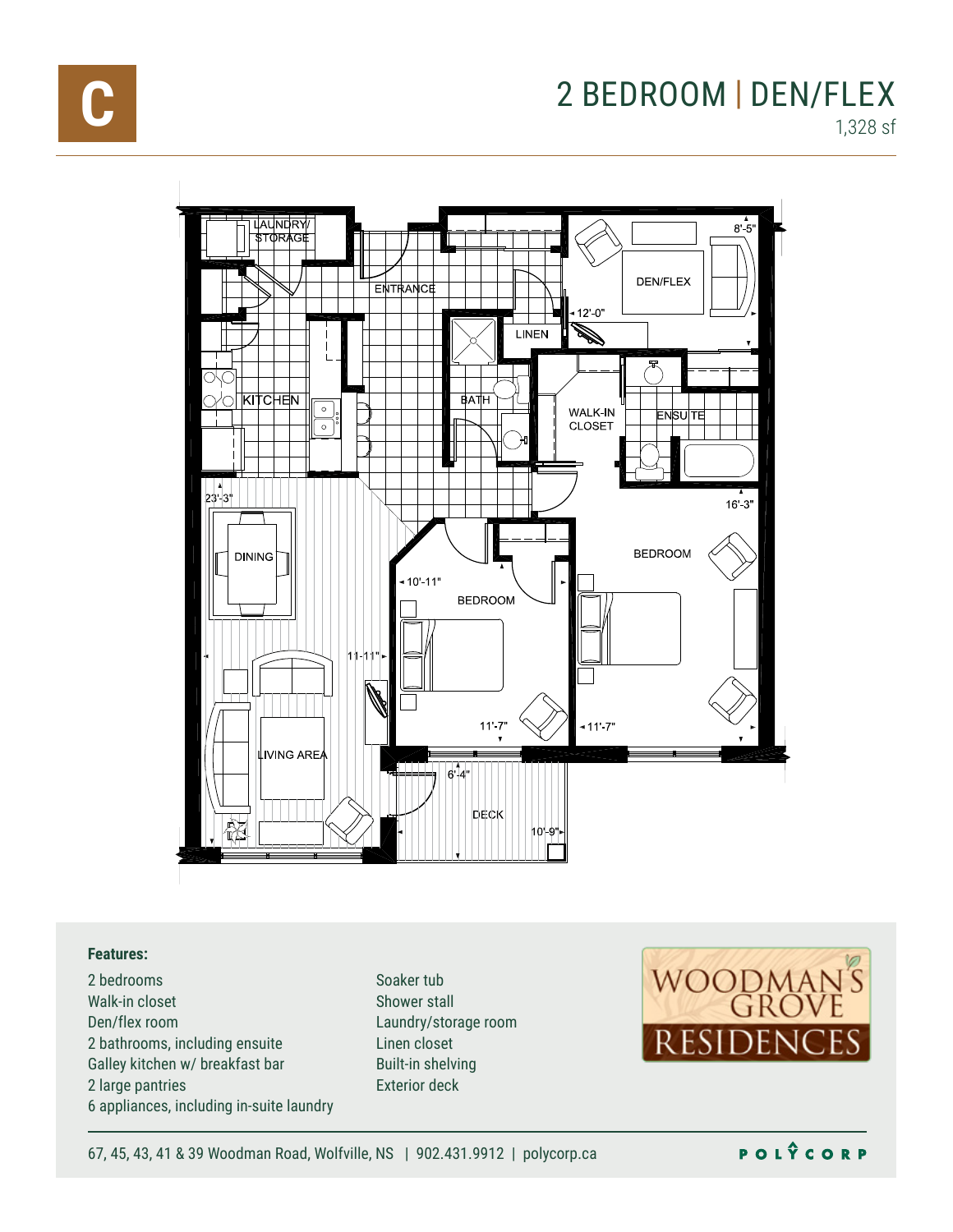

### **D** 1 BEDROOM | DEN/FLEX 910 sf



#### **Features:**

1 bedroom Walk-in closet 1 bathroom Galley-style kitchen w/ breakfast bar Large pantry 6 appliances, including in-suite laundry

**Prediction in Laundry/storage room** st bar Built-in shelving Soaker tub Linen storage Exterior deck



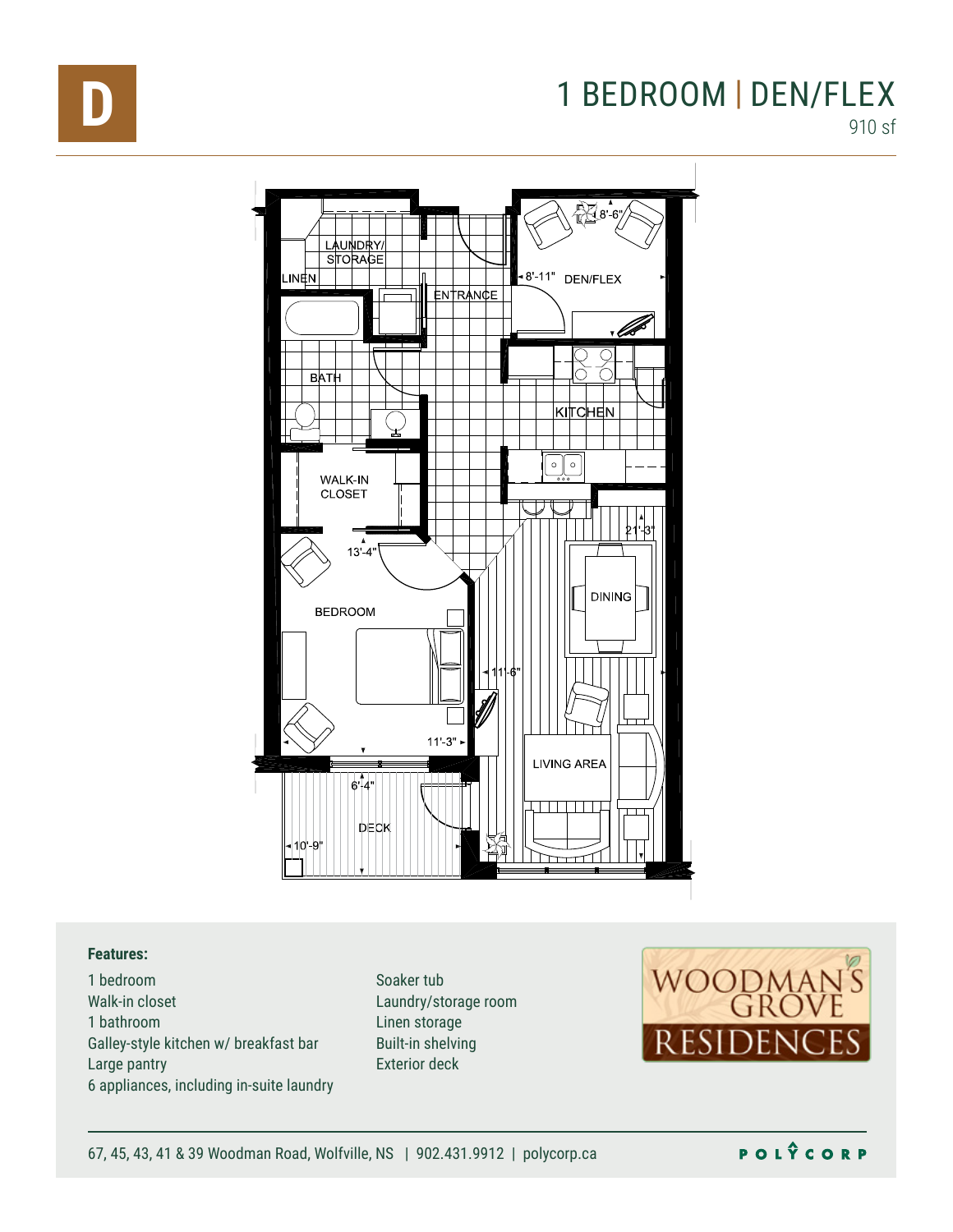

### **E1** 2 BEDROOM | DEN/FLEX 1,301 sf



#### **Features:**

2 bedrooms Walk-in closet Den/flex room 1 bathroom Galley-style kitchen w/ breakfast bar Large pantry 6 appliances, including in-suite laundry Soaker tub Shower stall Laundry/storage room Linen closet Storage closet Built-in shelving Exterior deck



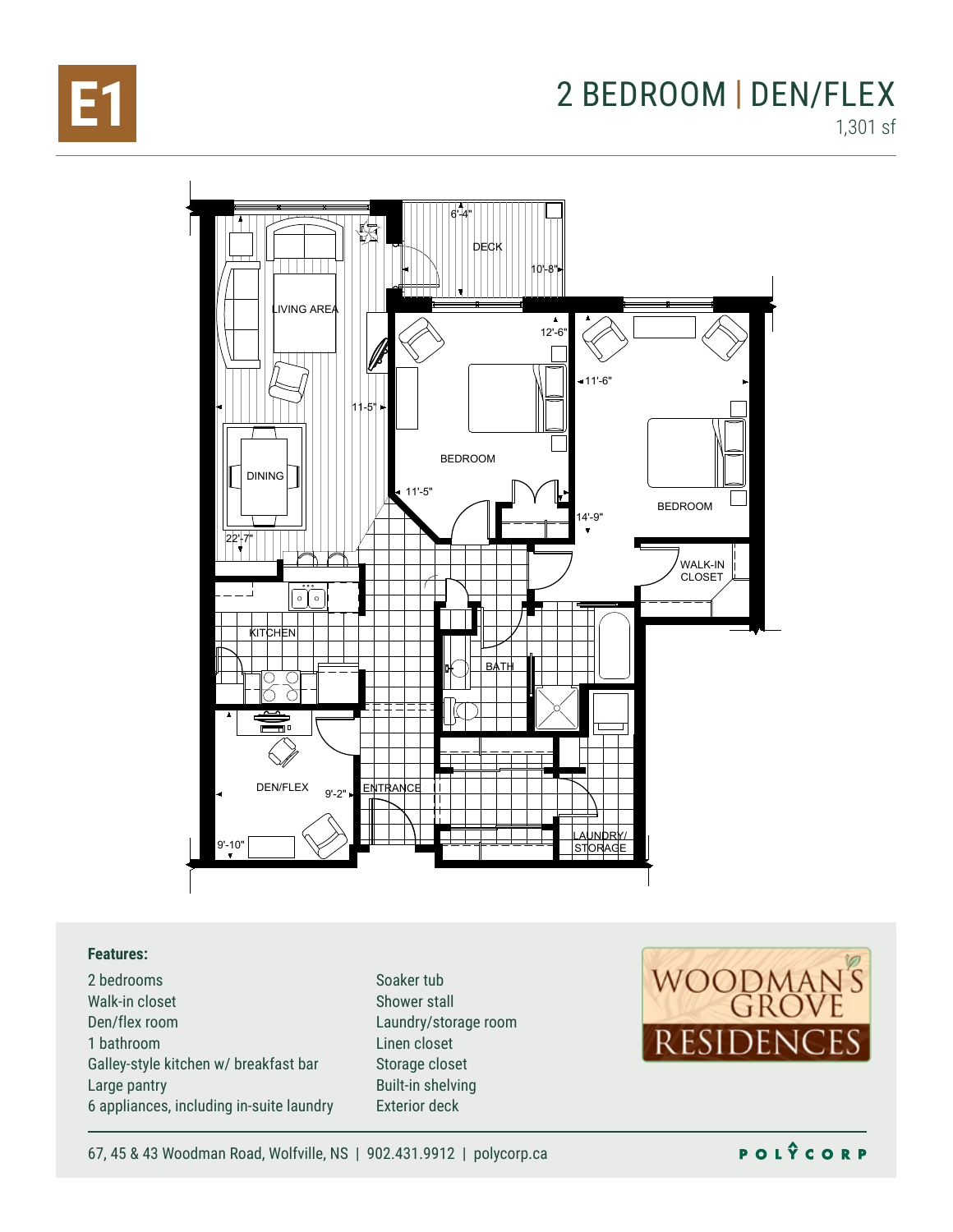

### **E2** 2 BEDROOM | DEN/FLEX 1,301 sf



#### **Features:**

2 bedrooms Walk-in closet Den/flex room 2 bathrooms, including ensuite Galley-style kitchen w/ breakfast bar Large pantry 6 appliances, including in-suite laundry Soaker tub Shower stall Laundry/storage room Linen closet Built-in shelving Exterior deck



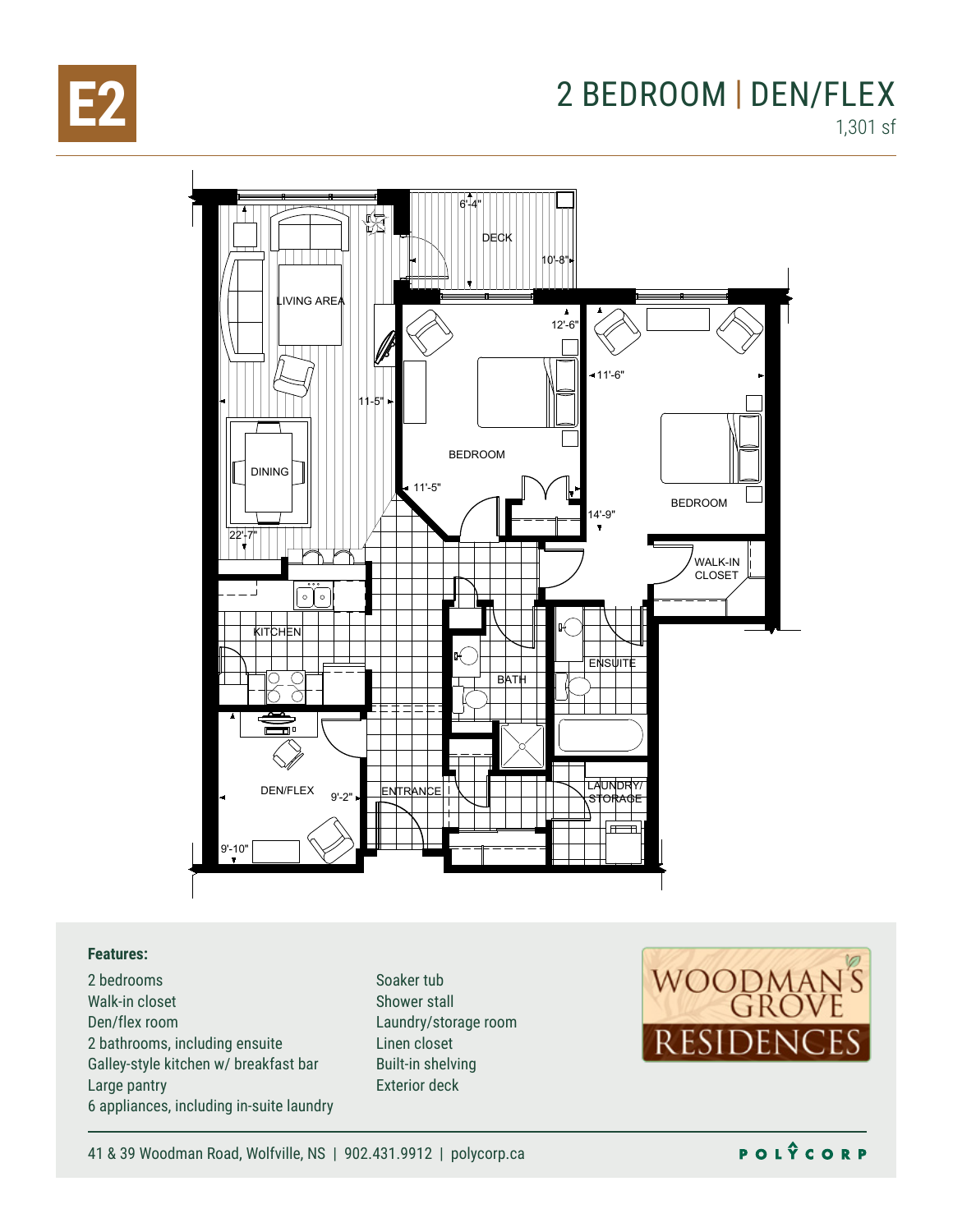

### **F** 2 BEDROOM | DEN/FLEX 1,320 sf



#### **Features:**

2 bedrooms Walk-in closet Den/flex room 2 bathrooms, including ensuite Galley-style kitchen w/ breakfast bar 6 appliances, including in-suite laundry Soaker tub Shower stall Linen closet Built-in shelving Exterior deck



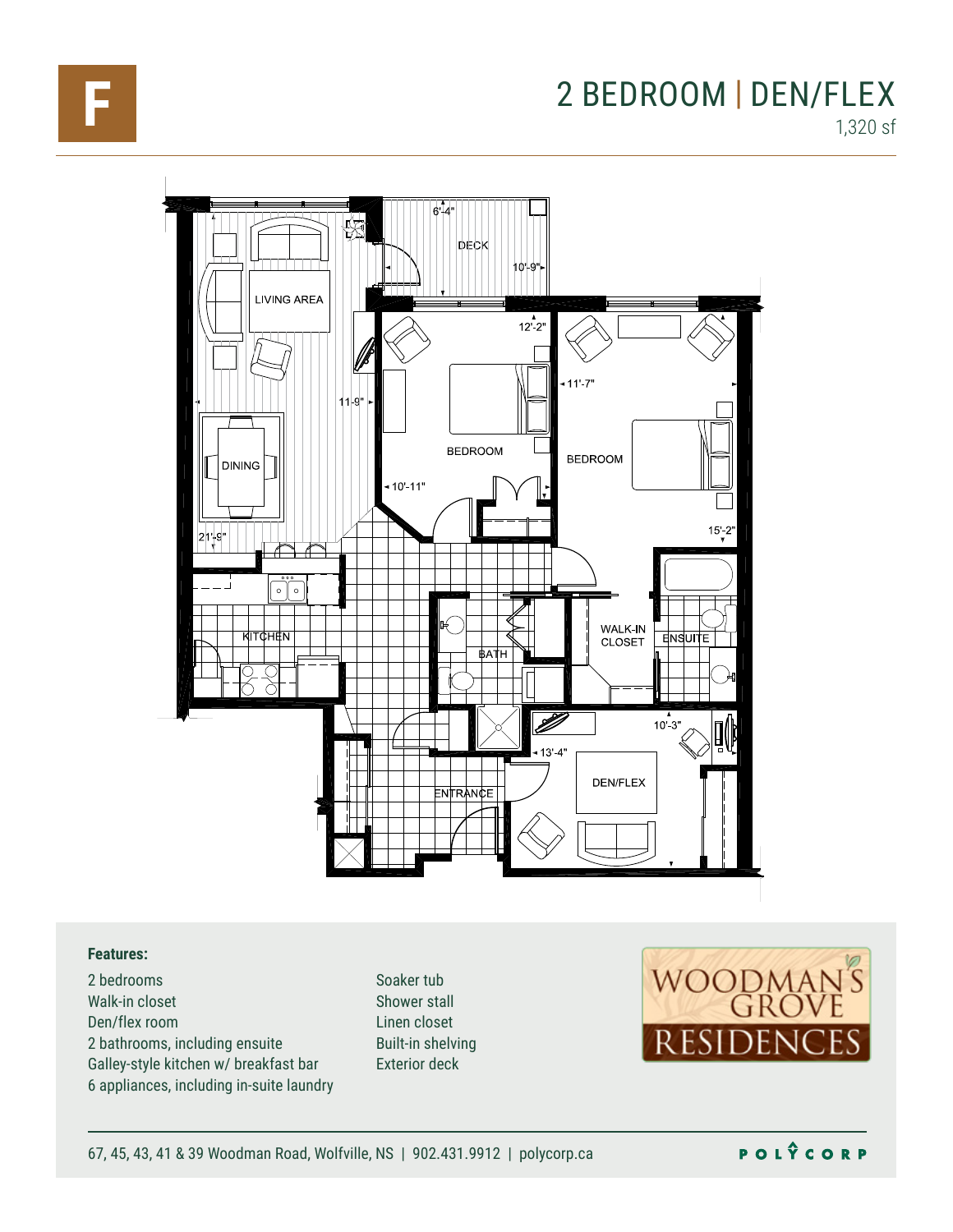



#### **Features:**

1 bedroom 1 bathroom Galley-style kitchen w/ breakfast bar Large pantry 6 appliances, including in-suite laundry

Soaker tub Laundry/storage area Built-in shelving Exterior deck



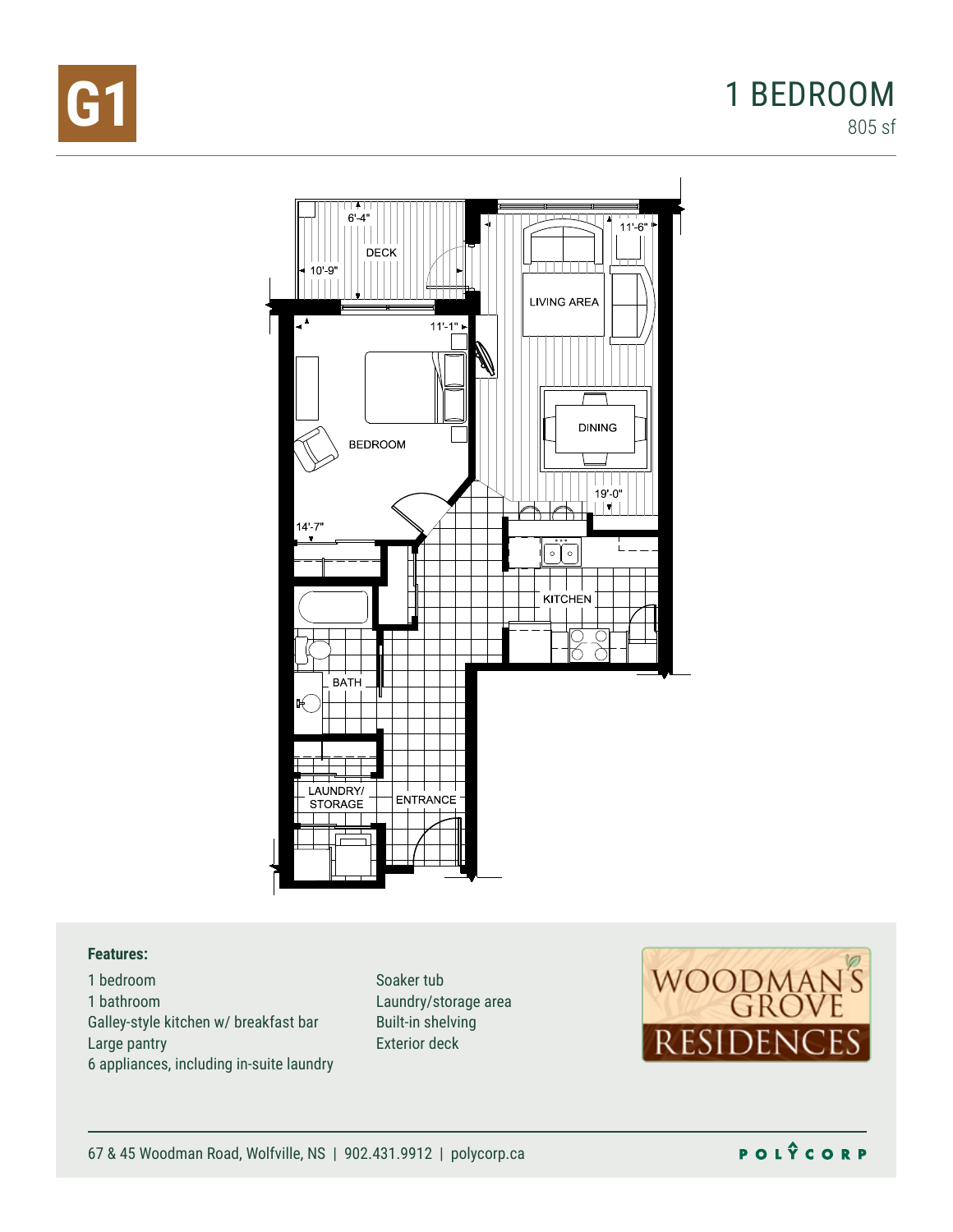

### **G2** 1 BEDROOM 805 sf



#### **Features:**

1 bedroom 1 bathroom Galley-style kitchen w/ breakfast bar Large pantry 6 appliances, including in-suite laundry

Soaker tub Laundry/storage room Built-in shelving Exterior deck



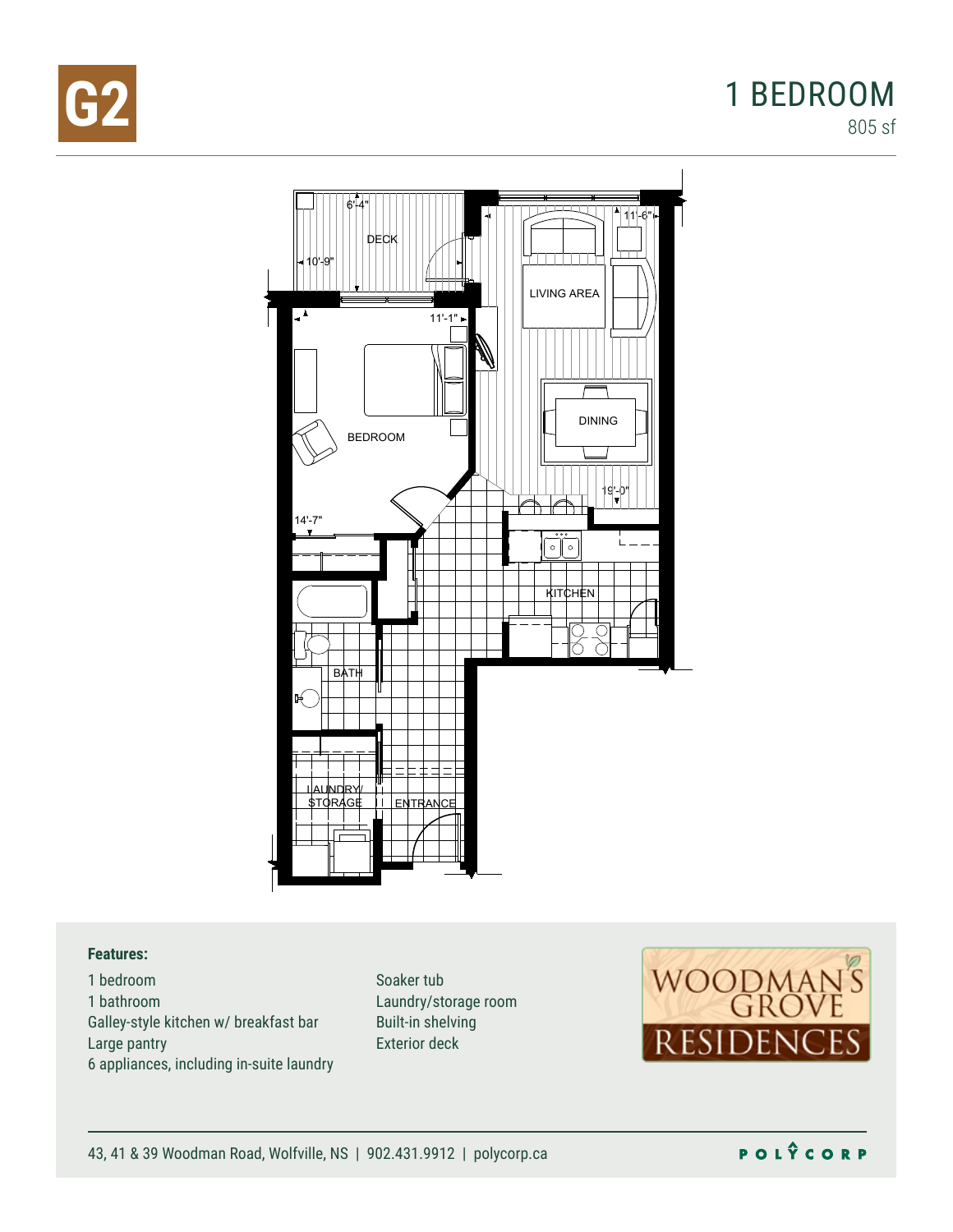

# **H** 1 BEDROOM | DEN/FLEX

832 sf



#### **Suite 101 only**

#### **Features:**

1 bedroom 1 bathroom Galley kitchen w/ breakfast bar 6 appliances, including in-suite laundry

Preliminary unit layout shown. Final plan may vary. Scale: 1/8" = 1'-0" Built-in shelving Soaker tub Laundry/storage room Exterior deck



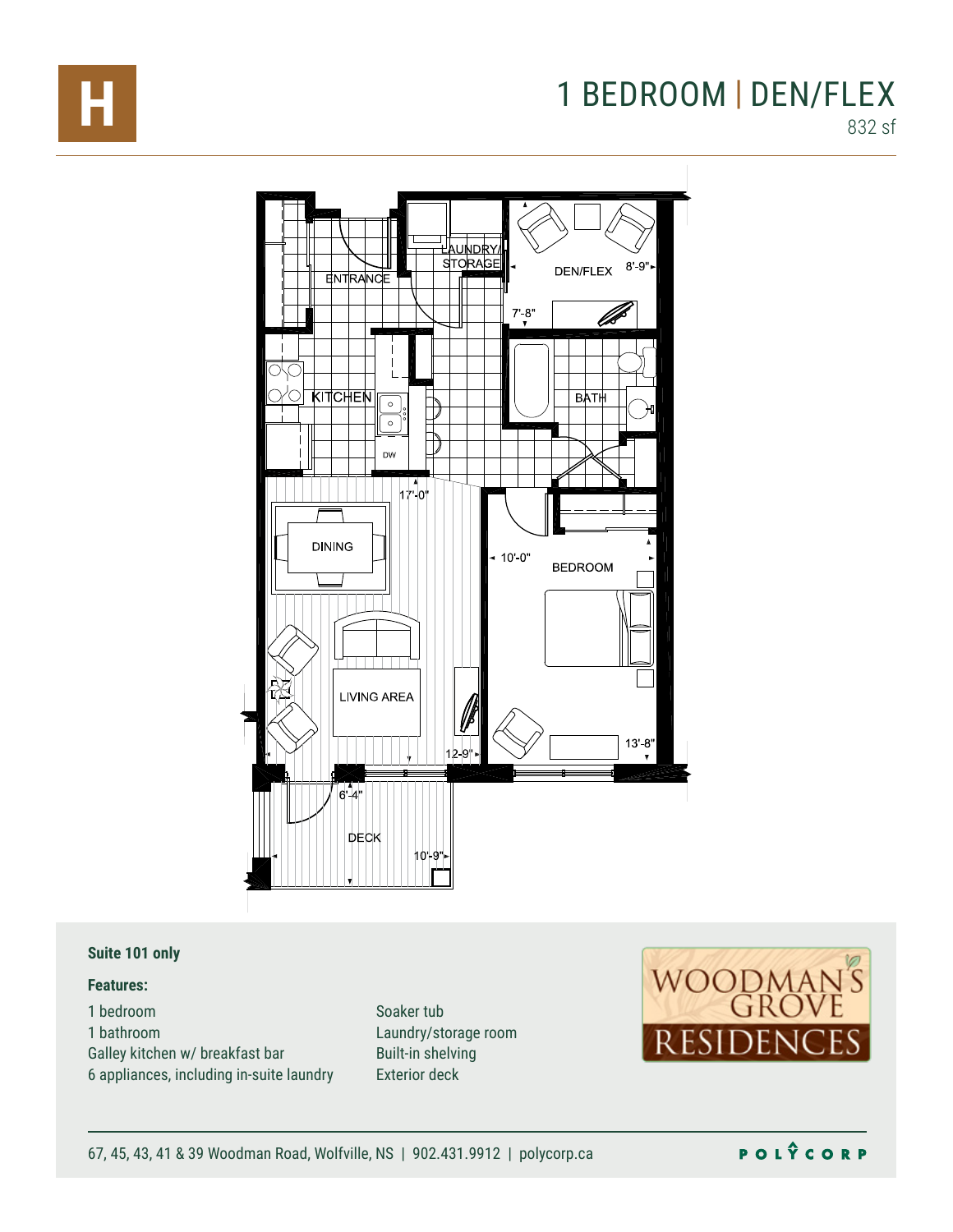### **J** 1 BEDROOM | DEN/FLEX 910 sf



#### **Features:**

1 bedroom Walk-in closet Den/flex room 1 bathroom Galley-style kitchen w/ breakfast bar Large pantry

Preliminary unit layout shown. Final plan may vary vary vary vary. Final plan may vary vary vary vary vary vary Scale: 1/8" Built-in shelving 6 appliances, including in-suite laundry Laundry/storage room Exterior deck



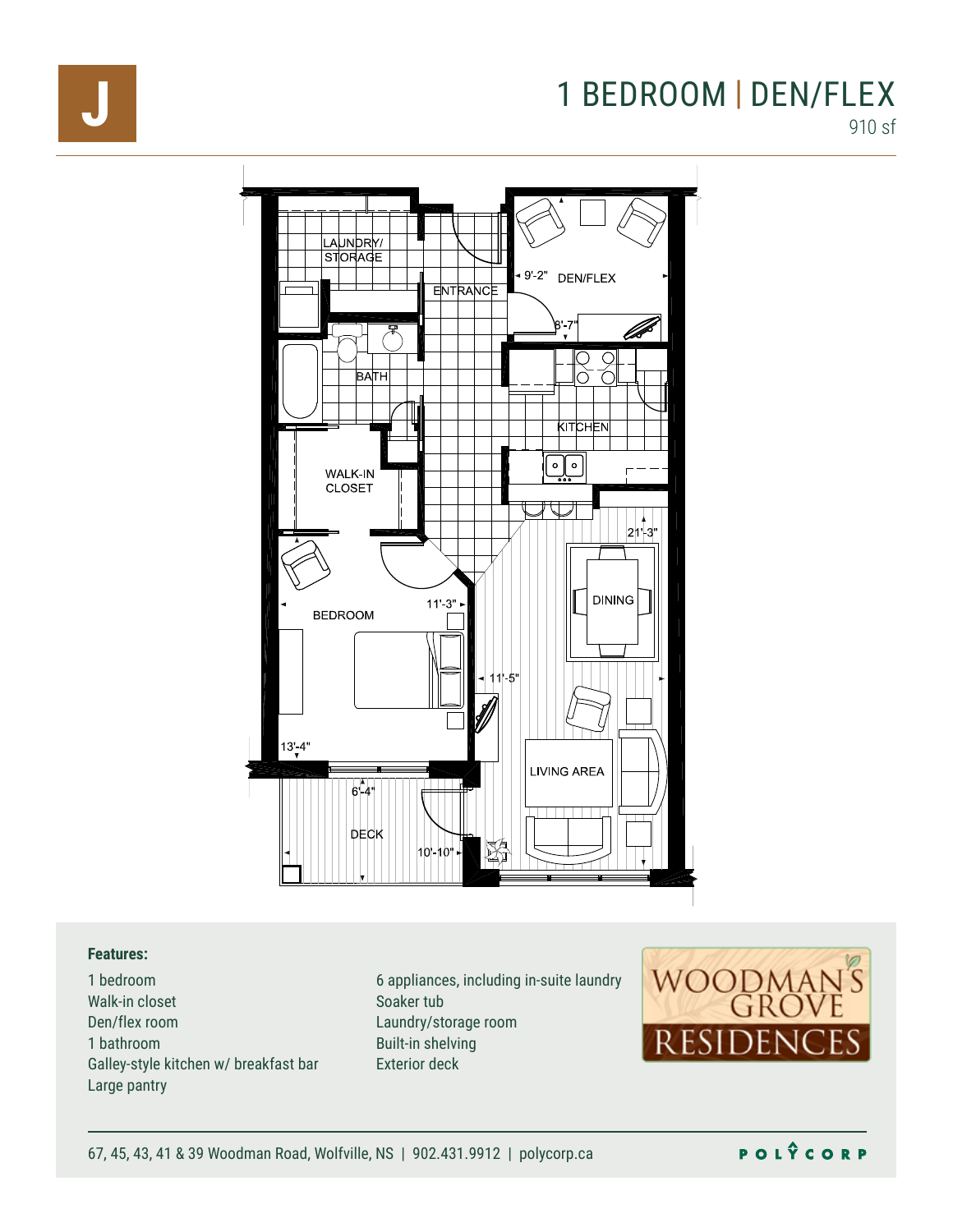

### **K** 1 BEDROOM | DEN/FLEX 970 sf



#### **Features:**

1 bedroom Walk-in closet Den/flex room 1 bathroom Galley-style kitchen w/ breakfast bar Large pantry

Soaker tub 6 appliances, including in-suite laundry Laundry/storage room Linen closet Built-in shelving Exterior deck